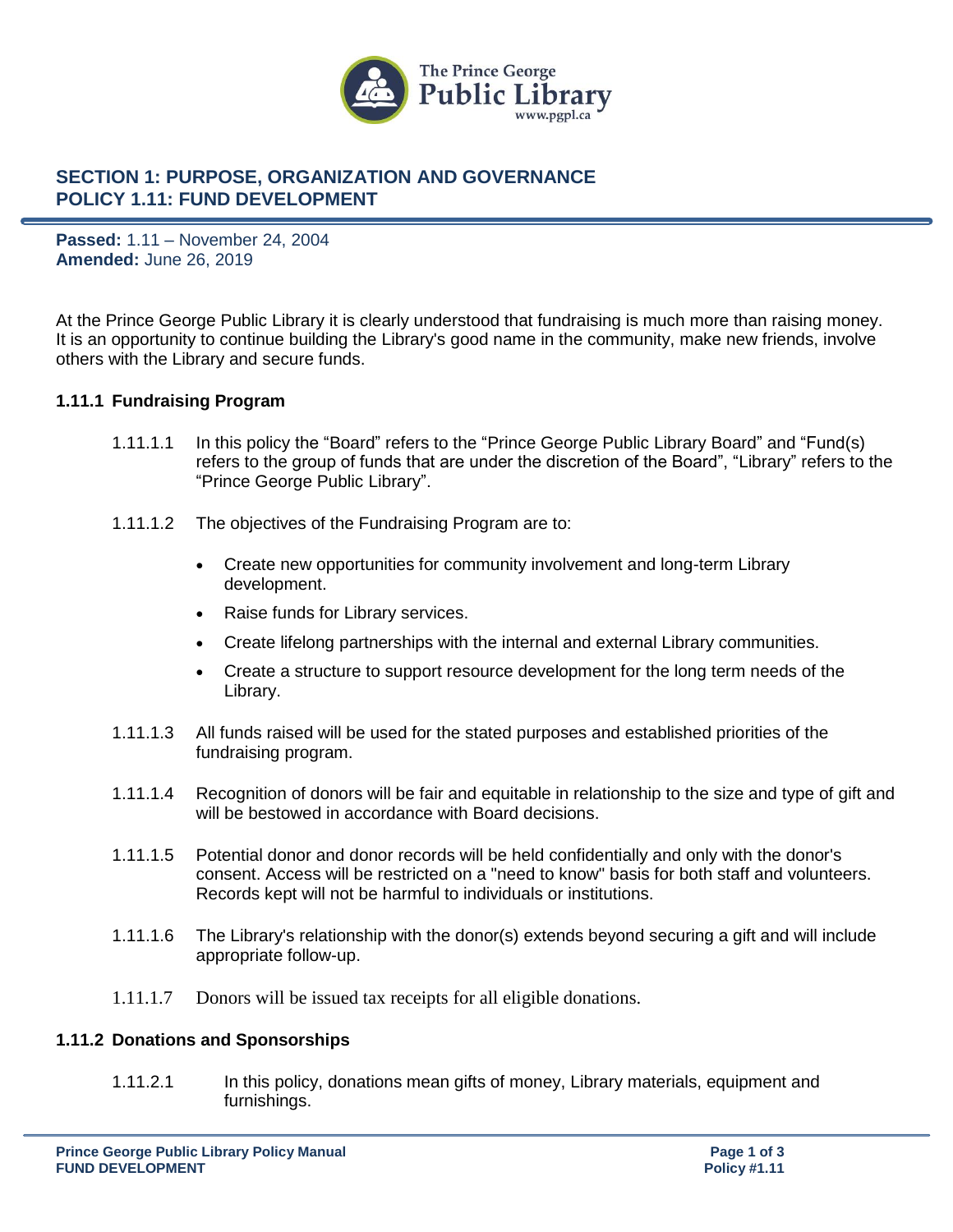

# **SECTION 1: PURPOSE, ORGANIZATION AND GOVERNANCE POLICY 1.11: FUND DEVELOPMENT**

**Passed:** 1.11 – November 24, 2004 **Amended:** June 26, 2019

- 1.11.2.2 The Library encourages donations of money, materials, services, or other resources that assist in the provision of Library service to the community in accordance with the mission, roles and philosophy of the Library.
- 1.11.2.3 Donors are advised that donations, once accepted, become the property of the Prince George Public Library and can be disposed of as the Board sees fit.
- 1.11.2.4 The Board reserves the right to refuse any donation.
- 1.11.2.5 Donors have the option of being acknowledged but the Board reserves the right to decide on the type of acknowledgement.
- 1.11.2.6 Donors will be issued tax receipts for all donations deemed eligible under federally regulated guidelines for registered charities. [http://www.cra-arc.gc.ca](http://www.cra-arc.gc.ca/)
- 1.11.2.7 The Library will not appraise donations of materials but may accept items and issue receipts if an appraisal from a qualified appraiser accompanies the item at the time of donation.
- 1.11.2.8 The Library seeks to recognize our donors in a timely fashion and in ways consistent with the Library's institutional culture and with the donor's desired level of visibility.

### **1.11.3 Fund Administration**

Donations are recorded in Board Fund accounts that will generally align with strategic priorities of the Board. Fund accounts are held as an appropriated surplus and are reserved or expended as determined by the Board.

- 1.11.3.1 A donation may come in varied forms including, but not limited to: cash, bequests, life insurance policies, charitable annuities as well as gifts of real estate, securities, property or buildings.
- 1.11.3.2 Donations will be recorded in the appropriate Fund as determined by the Board, a selection made on a donation card, or in consultation with the donor.
- 1.11.3.3 Expenditures on projects supported by a Fund must be approved by the Board.